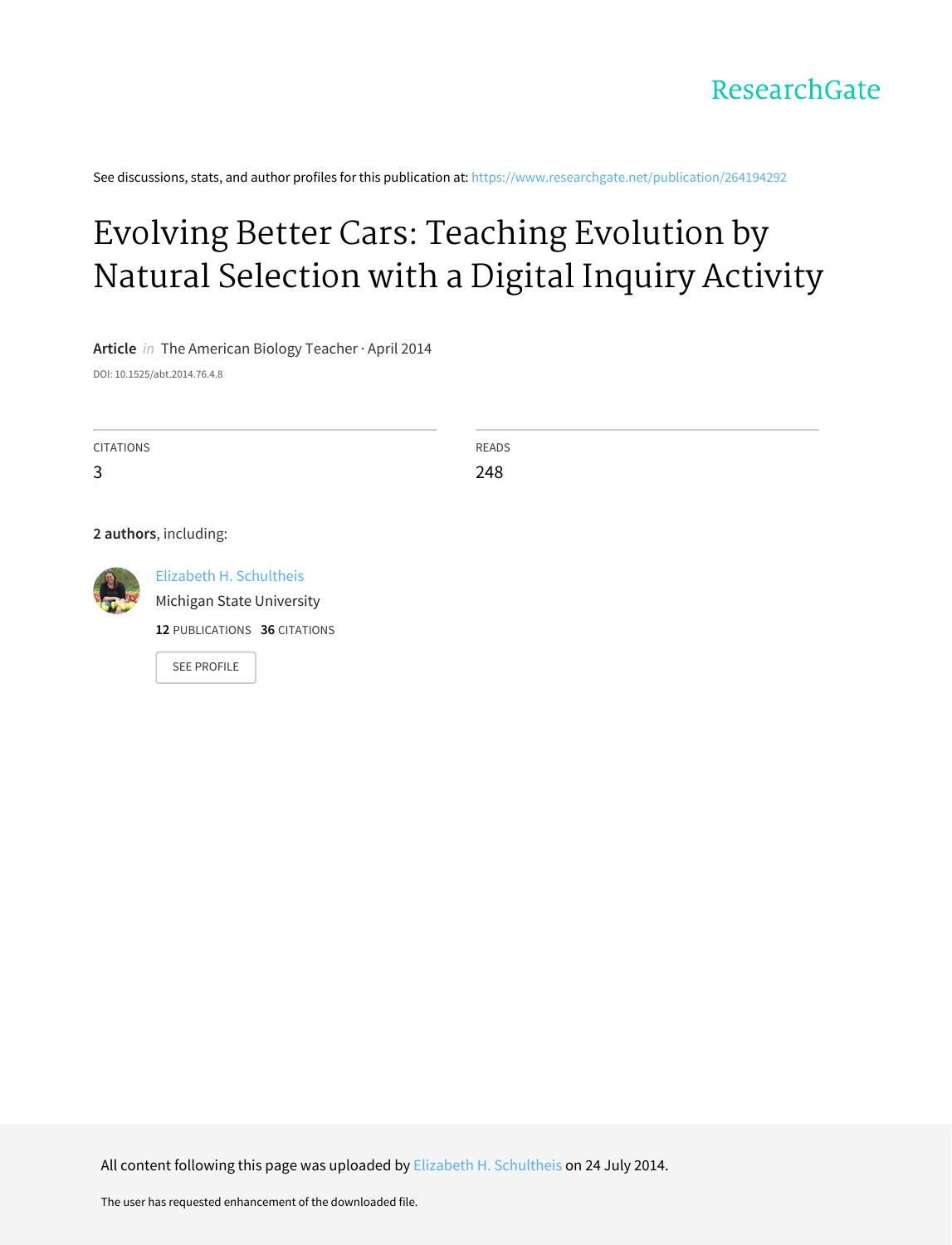

# **Evolving Better Cars: Teaching Evolution by Natural Selection with a Digital Inquiry Activity**

Author(s): Anne M. Royer , Elizabeth H. Schultheis Source: The American Biology Teacher, 76(4):259-264. 2014. Published By: National Association of Biology Teachers URL: <http://www.bioone.org/doi/full/10.1525/abt.2014.76.4.8>

BioOne [\(www.bioone.org\)](http://www.bioone.org) is a nonprofit, online aggregation of core research in the biological, ecological, and environmental sciences. BioOne provides a sustainable online platform for over 170 journals and books published by nonprofit societies, associations, museums, institutions, and presses.

Your use of this PDF, the BioOne Web site, and all posted and associated content indicates your acceptance of BioOne's Terms of Use, available at [www.bioone.org/page/terms\\_of\\_use.](http://www.bioone.org/page/terms_of_use)

Usage of BioOne content is strictly limited to personal, educational, and non-commercial use. Commercial inquiries or rights and permissions requests should be directed to the individual publisher as copyright holder.

BioOne sees sustainable scholarly publishing as an inherently collaborative enterprise connecting authors, nonprofit publishers, academic institutions, research libraries, and research funders in the common goal of maximizing access to critical research.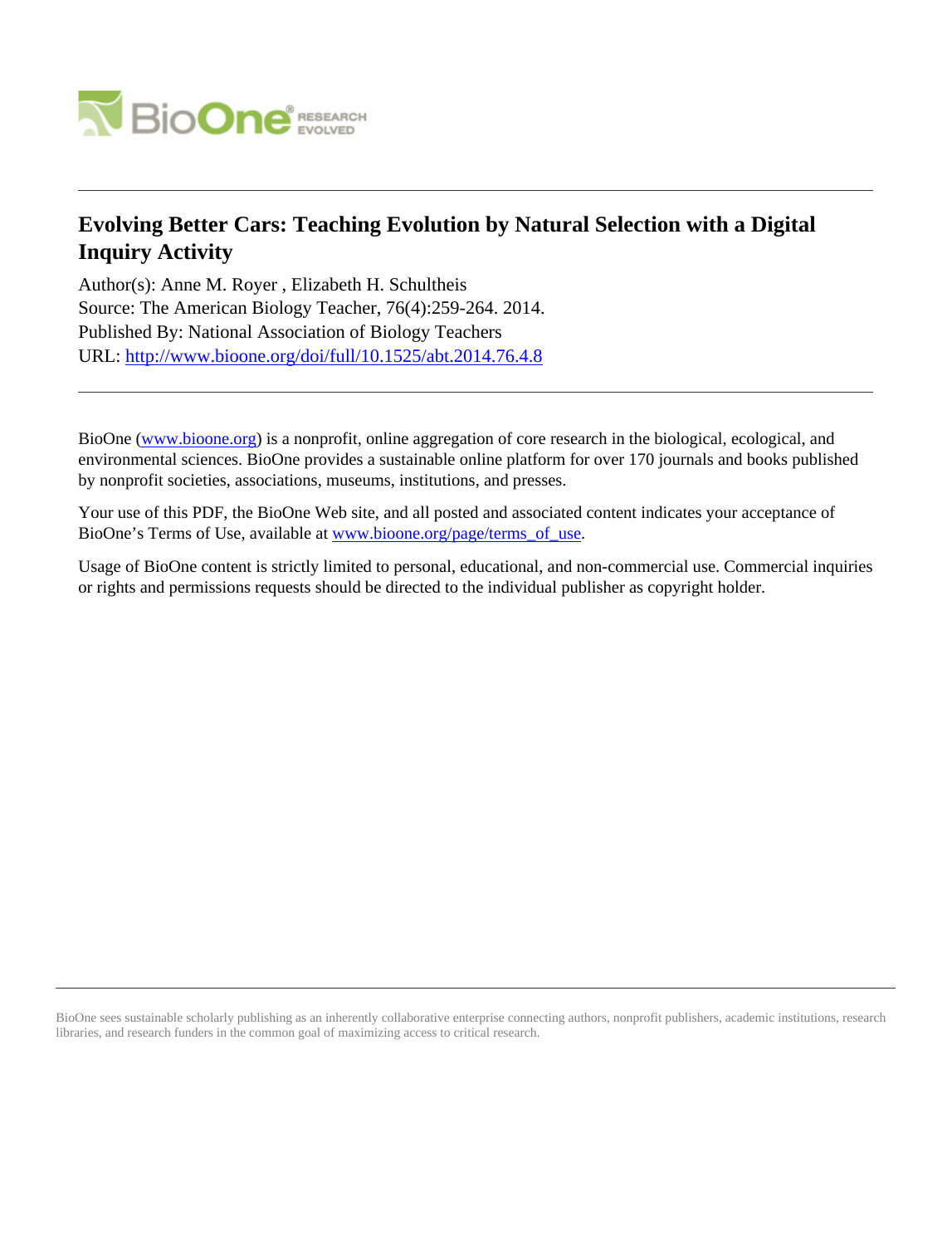**HOW TO DO IT Evolving Better Cars: Teaching Evolution by Natural Selection with a Digital Inquiry Activity** 

> ANNE M. ROYER, ELIZABETH H. SCHULTHEIS

#### **ABSTRACT**

*Evolutionary experiments are usually difficult to perform in the classroom because of the large sizes and long timescales of experiments testing evolutionary hypotheses. Computer applications give students a window to observe evolution*  in action, allowing them to gain comfort with the process of natural selection *and facilitating inquiry experimentation. The lesson described here uses a free online program, BoxCar2D, to demonstrate evolution by natural selection in a virtual population of cars. Students will be introduced to the principles of evolution and conduct independent inquiry projects on key predictions from evolution – including convergence, local adaptation, and the role of mutation in adaptation.*

**Key Words:** *Evolution; natural selection; inquiry; scientific method.*

Evolution is a unifying theory in biology, a lens through which we can view the living world (Dobzhansky, 1972). Descent with modification from a common ancestor can explain all of biology's "endless forms most beautiful," from the diversity in the tree of life to adaptations like a peacock's tail (Darwin, 1859, p. 490). Yet only 28% of biology teachers are estimated to teach evolution as prescribed by the *National Science Education Standards* (Berkman & Plutzer,

2011). Many teachers lack confidence in their understanding of the theory or choose to avoid controversy (Berkman & Plutzer, 2011). Computer simulations of evolution in digital populations can help students and teachers gain comfort with the principles of evolution by natural selection (Speth et al., 2009). Here,

we describe a lesson that introduces the major principles of evolution by natural selection in an approachable, and fun, inquiry format.

Students' trust in scientific theories, such as evolution, is correlated with an understanding of the methods used to support them (Lombrozo et al., 2008). Instead of viewing science as a list of facts, students should be given an understanding of how scientists create and modify factual knowledge (Pennock, 2005). Evolution can be taught as a model of scientific process: asking questions about the natural world, forming testable hypotheses to address these questions, and evaluating hypotheses using evidence.

Students struggle with misconceptions about evolution by natural selection and its key principles (variation, heritability, selection). Variation is the fuel for natural selection, yet students are often taught to focus on the shared features that characterize species rather than the variation within a species (Shtulman, 2006; Gelman, 2009), which makes them less likely to accept the theory of evolution (Shtulman & Schulz, 2008). When teaching evolution, it is easy to anthropomorphize the process of variation and selection, describing a moth as "purposefully mutating" to blend into its background and escape predators, or a flower as "wanting" to attract pollinators to produce seeds. This reliance on teleological explanations for evolution, with organisms evolving because of a need to achieve a goal, can lead students to invoke agency where none exists (Brumby, 1984). This misconception is so pervasive that the use of agency in students' responses about evolution is used in assessing their evolutionary understanding (Moore et al., 2002).

Students learn best when engaged by active exploration rather than lecture and memorization (Satterthwait, 2010). Rote learning leads to a lack of integration between concepts (Marton, 1983), which is particularly detrimental to grasping a unifying theory like

> evolution. It is a challenge for teachers to teach evolution in an active way; typically, the collection of evolutionary data is a time-consuming process. To study evolution, you often need many generations (time) to get a measurable response and many replicates (space) to deal with variation. For example, Peter and

Rosemary Grant's famous studies of "Darwin's finches" have involved many years of following hundreds of finches through their lives in the remote Galápagos Islands (e.g., Grant & Grant, 2002). Even Richard Lenski's groundbreaking research on evolution in the fastreproducing bacterium *Escherichia coli* has required years of daily lab work and abundant long-term freezer space (e.g., Blount et al., 2008). These resources are not available in the classroom, but the use of computer simulations allows students to observe evolution in a digital population where experiments can be large and generation times are quick.

*The American Biology Teacher,* Vol. 76, No. 4, pages 259–264. ISSN 0002-7685, electronic ISSN 1938-4211. ©2014 by National Association of Biology Teachers. All rights reserved. Request permission to photocopy or reproduce article content at the University of California Press's Rights and Permissions Web site at *www.ucpressjournals.com/reprintinfo.asp.* DOI: 10.1525/abt.2014.76.4.8

*Evolution can be taught as a model of scientific process.*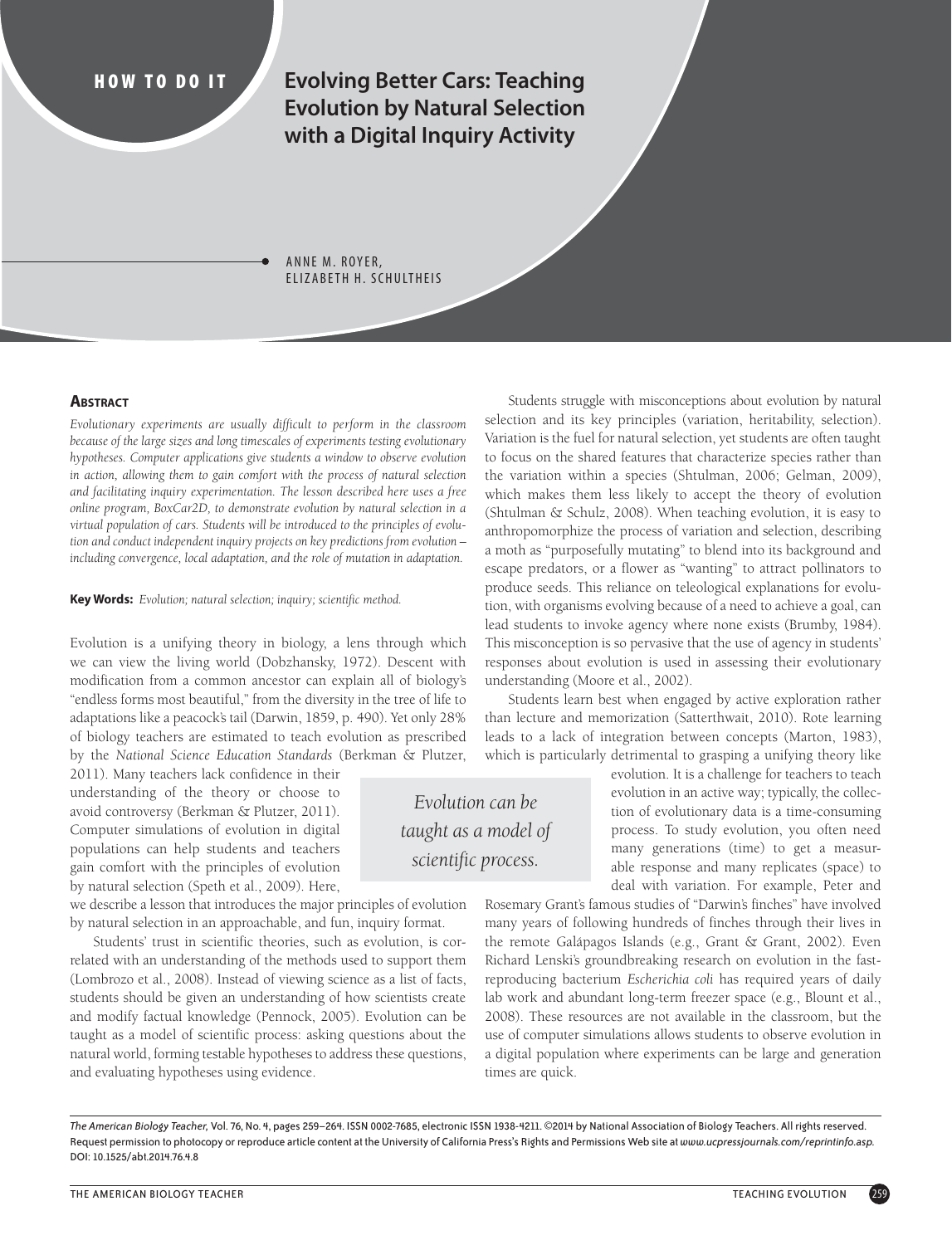Developed by Ryan Weber, BoxCar2D is an online package that simulates a population of evolving cars. The traits of each car, such as size or wheel number, are controlled by genes. The population of cars evolves over generations by natural selection. In each generation, individual cars mate and leave behind offspring, with mutations adding variation. The success, or fitness, of a particular car on a particular track is determined by how far the car moves, with the farthest-traveling cars leaving behind more offspring. Users can manipulate factors such as mutation rate and population size, providing the opportunity to run evolutionary experiments in minutes!

Because the organisms in BoxCar2D are cars, students may not bring all of the same misconceptions they attach to evolution in biological species. When exploring the program, students observe that selection can only operate on the variation present in the population. As populations evolve, students see that species do not get the mutations that they "want," but only those that occur randomly.

Here, we present an introductory lesson to teach the concept of local adaptation using BoxCar2D. We include ideas that can be used for extensions or student-led inquiry projects on other topics (Table 1).

# J **Learning Objectives**

Through guided exploration of digital evolution in BoxCar2D, students will gain an understanding of the following concepts:

- Evolution is the consequence of the interactions between (1) variation in traits; (2) selection acting on this variation, leading to differential individual survival and reproduction; and (3) heritable traits that are passed on to future generations.
- Evolutionary change cannot happen in an individual; it is measured as changes in the frequency of traits in a population over generations.
- Mutations and recombination create variation.
- Much of the variation produced by mutation is not helpful, but some is – this random variation is the raw material acted on by natural selection.

# O Using the Website

Students will need computers (one per student or student pair) with an Internet connection and Adobe Flash software (free). BoxCar2D

### **Table 1. A selection of additional concepts that can be tested in BoxCar2D. Each population running on a screen is an independent replicate for testing evolutionary questions. Thus, it is possible to replicate evolution with identical settings in the same environment – each computer can run an independent sample. Replication is a strength of BoxCar2D – for any experiment, replicate all treatments.**

| Concept                               | <b>Hypothesis</b>                                                                                                                                                     | Prediction                                                                                                                                                                         | <b>Methods</b>                                                                                                                                                                                                                                                                                                                                          |
|---------------------------------------|-----------------------------------------------------------------------------------------------------------------------------------------------------------------------|------------------------------------------------------------------------------------------------------------------------------------------------------------------------------------|---------------------------------------------------------------------------------------------------------------------------------------------------------------------------------------------------------------------------------------------------------------------------------------------------------------------------------------------------------|
| Convergence &<br><b>Divergence</b>    | Shared ancestry and similar<br>selection can both result in<br>superficial similarity; differing<br>selection can make even close<br>relatives appear very different. | BoxCar2D populations evolved<br>from different ancestors on the<br>same track will look more similar<br>than populations evolved from<br>the same ancestor on different<br>tracks. | Seed populations with two different<br>cars. Evolve the populations on<br>two tracks. Compare (1) cars with<br>a shared ancestor and different<br>environment, and (2) cars with a<br>shared environment and different<br>ancestors.                                                                                                                    |
| <b>Genetic Drift</b>                  | Smaller populations lose<br>genetic variants faster; larger<br>populations maintain genetic<br>variation longer.                                                      | The larger the population, the<br>faster adaptation will occur.                                                                                                                    | Evolve populations on the same<br>track, varying only population<br>size. Compare population mean<br>fitness. (Be sure to control<br>for generation time - smaller<br>populations can run through<br>generations faster.)                                                                                                                               |
| Mutation-<br><b>Selection Balance</b> | Slow mutation rates allow<br>selection to remove all<br>variation; fast mutation rates<br>destroy good variations.                                                    | Populations with intermediate<br>mutation rates will experience<br>faster adaptation.                                                                                              | Evolve populations on the same<br>track, varying only mutation rate.<br>Determine the mutation rate where<br>population mean fitness increases<br>the fastest.                                                                                                                                                                                          |
| <b>Constraint</b>                     | Limited genetic variation will<br>slow, but not stop, adaptation.                                                                                                     | Even if wheels cannot evolve,<br>natural selection can still result<br>in vehicles moving farther in<br>BoxCar2D.                                                                  | Evolve populations with (1) no wheels,<br>by setting the wheel frequency<br>to zero (constraint); and (2) two or<br>more wheels (no constraint). Which<br>populations adapt faster? Does<br>constraint stop or only slow adaptation<br>(increase in mean population fitness)?<br>Hint: choosing the track "The Peak"<br>works best for this experiment. |



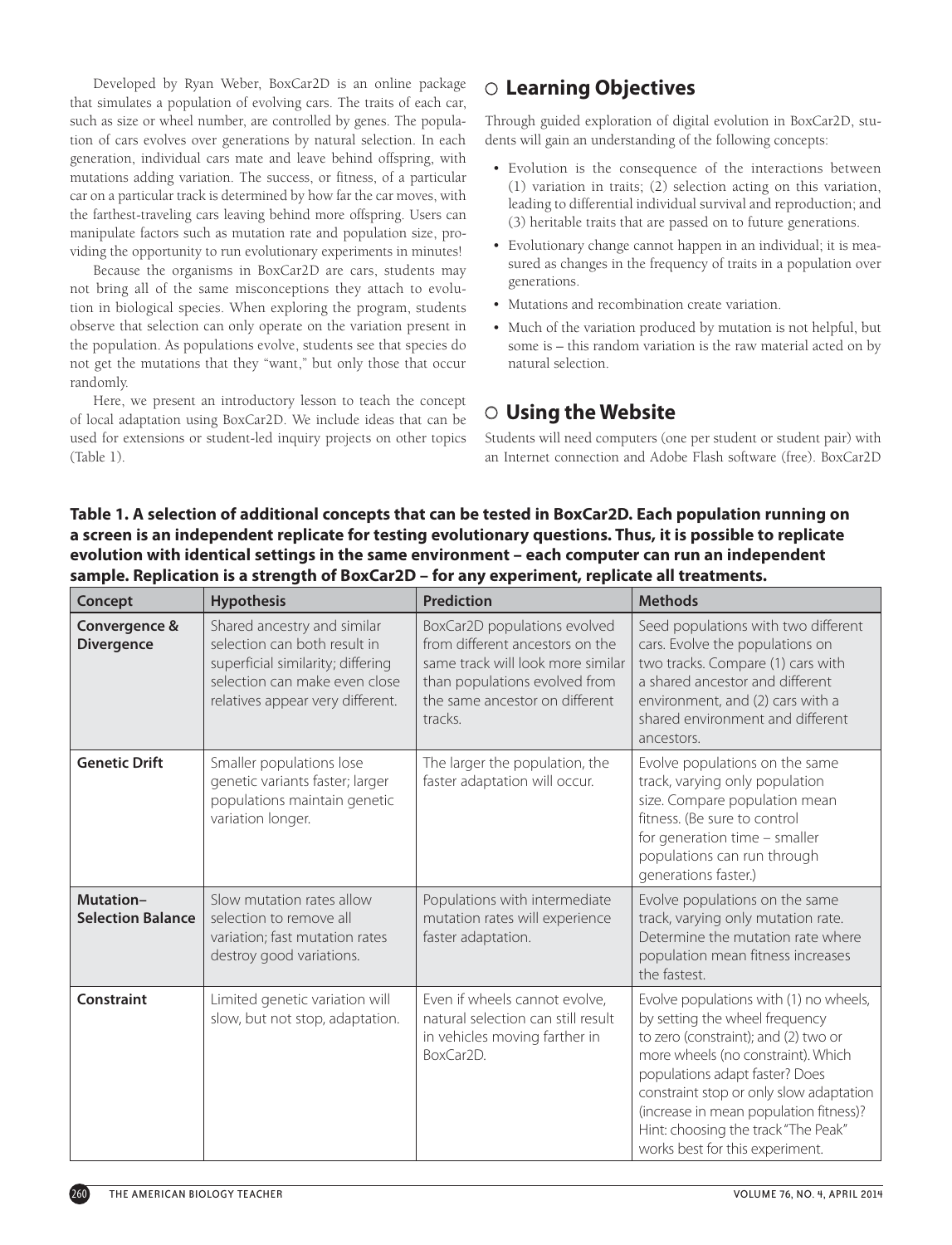is online at http://www.boxcar2d.com. We describe how to use the program here; detailed protocols and worksheets to aid in assessment are available for free online (http://beacon-center.org/educationoutreach/k-12-education/).

On the homepage, a random population can be seen evolving. The chart on the left side of the page tracks each car's score (how far it went on the track; Figure 1a). As generations pass, two lines will appear in the right-hand corner above the track: the red line is the highest-performing individual score (fitness), and the black line is the population mean fitness (Figure 1b).

BoxCar2D organizes the information describing each car into a chromosome-like string of code with a gene for each trait (e.g., size of each car section, attachment point of each wheel; Figure 2). Differences in genes come from the same two sources of variation that fuel biological evolution: mutation and recombination. As in biological evolution, the ultimate source of variation is mutation: a mutation changes a gene randomly (e.g., moving the attachment point of a wheel; Figure 2). This variation is remixed in unique combinations through a crossing-over process roughly analogous to synapsis in meiosis I (the difference: recombination in BoxCar2D happens across two parent chromosomes, not between analogous chromosomes in one parent).

# **An Introductory Guided-Inquiry** J **Lesson: Local Adaptation**

Local adaptation is an important concept in evolution, predicting that a population will perform better in the environment in which it evolved than will a foreign population (equivalent to the home team beating the away team; Kawecki & Ebert, 2004). Studying local adaptation yields insights into many aspects of evolution, including speciation, identification of adaptive traits, and maintenance of genetic diversity (Kawecki & Ebert, 2004). It is traditionally tested using a design called the "reciprocal transplant," whereby the fitness of each population is tested in both the home and the away environment. For example, if a species of plant has populations on the tops of mountains and in the valleys, we expect that plants from a mountain population that are grown in a valley will do worse than the valley plants, and likewise that valley plants grown on a mountain will do worse than mountain plants (e.g., Clausen et al., 1948, cited in Núñez-Farfán & Schlichting, 2001). This experimental design reveals whether natural selection has led populations to be adapted to their home environment. The design lends itself well to BoxCar2D.

To start, choose two very different tracks (e.g., The Hills and The Gap). Assign half of the students to each track, interspersing them



**Figure 1.** BoxCar2D's main page. (a) The score – distance traveled – for the third car in a population of 20. (b) Graph showing performance over time; the gray line represents the highest scoring car, and the black line shows the population mean score. (c) Option to adjust mutation rate. (d) Option to adjust the maximum possible number of wheels. (e) Option to adjust wheel frequency. (f) How to choose a new track type or start a new random population – see Figure 2.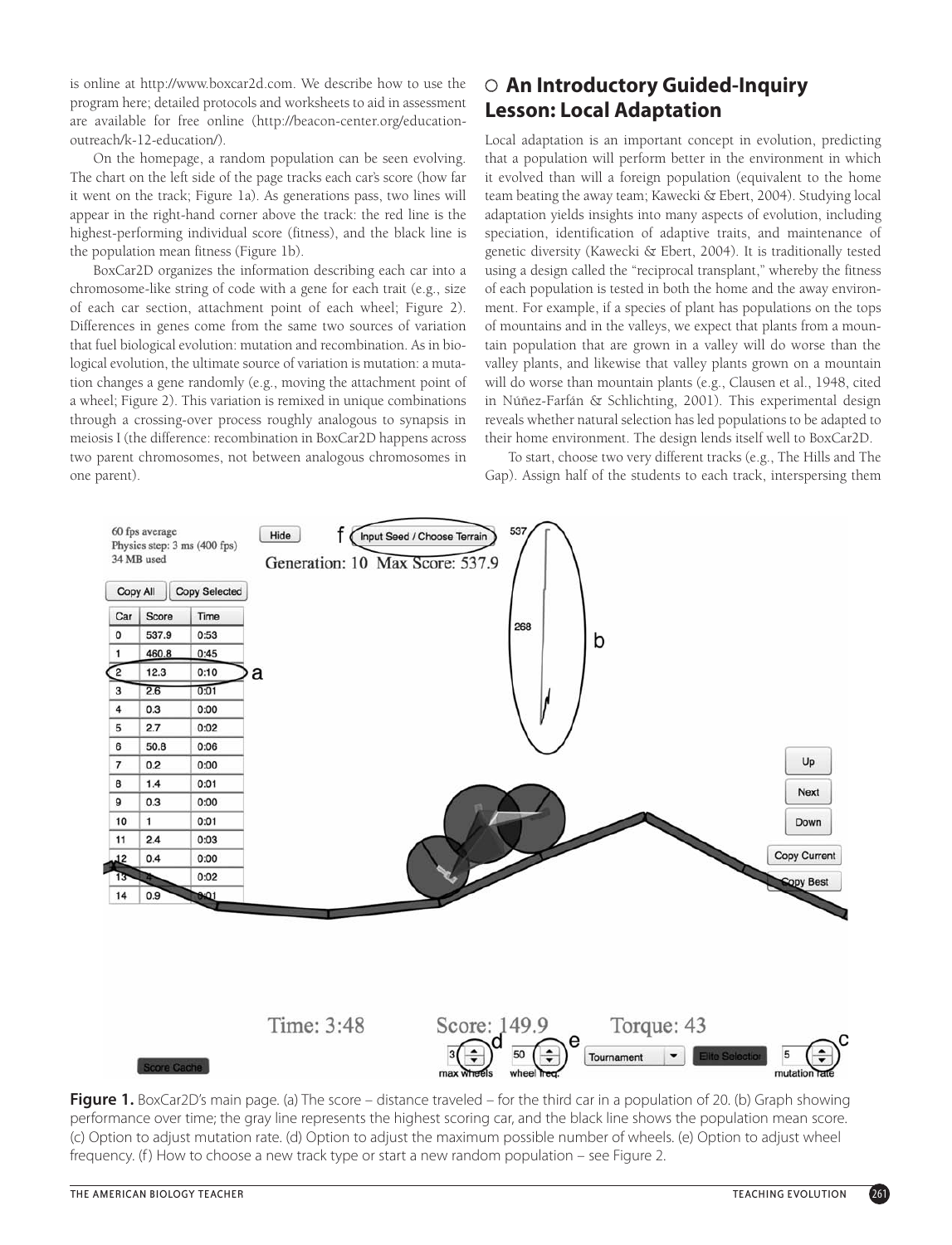

Figure 2. "Chromosomes" illustrating mutations in a BoxCar2D car. New mutations are composed of a change in the number for that cell. The color changes in the car are a marker that a mutation has occurred, but do not affect car performance independently of the number change (figure modified from ones at http://boxcar2d.com/about.html).

so that they can watch populations evolving on both tracks. Have them start random populations: click "Input Seed/Choose Terrain" (Figure 1f) under "Terrain" (Figure 3b), select the assigned track, click "Random Population" (Figure 3d), and spend at least 10 minutes observing their evolving population. They should record adaptive mutations when they show up – what do they look like, how do they function, how much do they increase fitness, how quickly do they spread? Emphasize that opening a new tab halts evolution, and closing the window deletes the population permanently.

At this point, the populations need time to evolve. The more generations that pass, the more dramatic the adaptation will be. If computer time is a limiting factor, 30–45 minutes is sufficient for visible differences. Leaving the computers running for several hours results in even more dramatic results. To finish the experiment, have the students perform another 10-minute observation and sketch their best-running car (the highest-performing vehicle from the last generation is the first to run in each generation). Finally, they should record the population mean fitness. The graph on the website gives only a rough fitness estimate, but a precise number can be obtained by recording the fitness scores for each car in the last generation if desired.

To perform the reciprocal transplant, each population should be run on the track that it did not evolve on. To do this, start on the screen with the adapted evolving population. Click "Input Seed/Terrain," change the track, and then click "cancel" (Figure 3c). The program will return to the same population, now running on a new track (if it was mid-generation at the switch, it will finish the generation on the old track before switching). After a single generation, record the population mean fitness on this new track. Because of a glitch in the program (version 3.2), the first two cars listed for the population keep their old scores from the track on which they evolved; exclude the scores for those cars from the population mean.

# **Student-Guided Independent Inquiry** J **Using BoxCar2D**

Once students are familiar with the basics of the program, they can move on to independent full-inquiry projects. Table 1 outlines a few of the concepts students could test using BoxCar2D, with suggestions for how each could be approached. Students can come up with other unique questions by combining the variables that can be manipulated and measured (Table 2).

When we have taught lessons with BoxCar2D to grades 7–12, our students have been enthusiastic and engaged. They ask questions about how it works and watch with excitement as adaptive mutations arise and spread in a population. When 28 high school students in a weeklong summer course on evolution were given the described lesson, 82% of students said the program did a good or excellent job of preparing them to answer questions about evolution. One hundred percent of students involved in group projects doing extensions with BoxCar2D reported that they found it interesting and it allowed them to apply their new knowledge about evolution. Although this program is not a panacea for individuals with religious objections to evolution, we have found that it encourages students to think about and discuss the process of evolution by natural selection.

# J **Conclusions**

Much disbelief about evolution comes not from a lack of evidence but from the inability of students to understand the scientific process and synthesize evidence to make an argument (Lombrozo et al., 2008). Shockingly, only around half of the U.S. population accepts evolution as a valid scientific theory (Evans, 2001). Of those, many have major misconceptions about the process (Shtulman, 2006). Clearly, science education needs a new approach when teaching evolution in classroom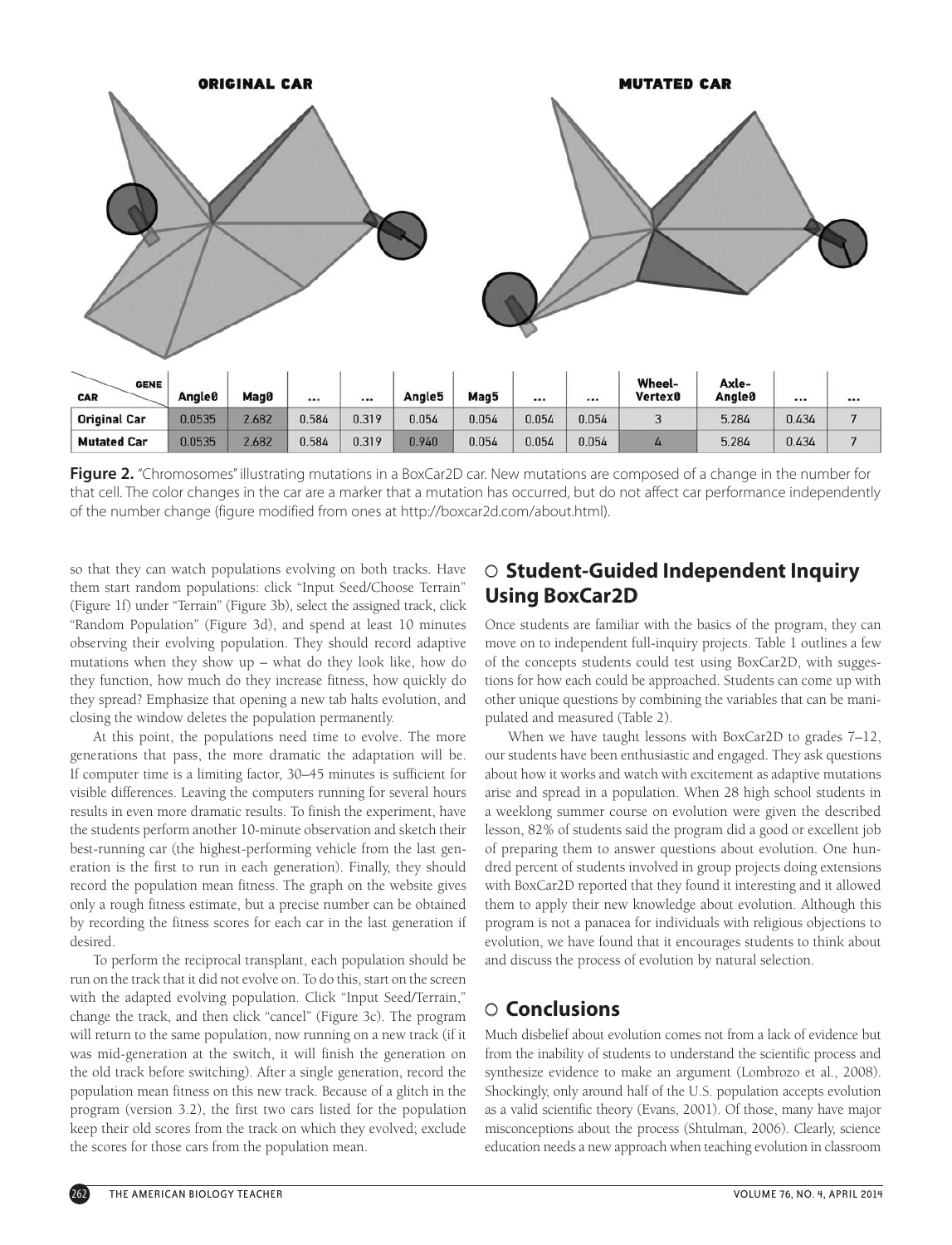

**Figure 3.** How to change population size and track type in BoxCar2D. (a) Change population size. (b) Change track. (c) Click after choosing track to return to the same evolving population on the new track. (d) Click to start a new random population – the population that was evolving will be lost.

**Table 2. Variables that can be measured as responses to selection or manipulated to design experiments. How far a single car moves along the track (i.e., its individual fitness) dictates how likely it is to contribute to the next generation. Mean population fitness is a measure of how well adapted the population of cars is to the track. To import a car into the Designer, copy the code for the car by clicking on its row in the score table, click "copy selected," go to the "Designer" tab, paste the code into the box using a right-click menu or command-V, and click "input car."**

| <b>Individual-Level Variable</b> |                                                               | <b>How to Measure</b>                                                                                                                                     |  |
|----------------------------------|---------------------------------------------------------------|-----------------------------------------------------------------------------------------------------------------------------------------------------------|--|
| <b>Trait</b>                     | Torque (force rotating the wheel)                             | Import car into Designer                                                                                                                                  |  |
|                                  | Mass                                                          | Import car into Designer                                                                                                                                  |  |
|                                  | Dimensions (e.g., longest and shortest axes, wheel<br>radii)  | Freeze car by clicking "Input Seed/Choose Terrain" (Figure 1f), or<br>import car into Designer. Measurements can be taken on the<br>screen using a ruler. |  |
|                                  | Qualitative traits (e.g., "long and low" or "lots of wheels") | Observing populations, recording impressions                                                                                                              |  |
|                                  | Wheel number                                                  | Count                                                                                                                                                     |  |
| <b>Fitness</b>                   | Distance traveled                                             | Scores appear in the table on the left of an evolving population                                                                                          |  |
| <b>Population-Level Variable</b> |                                                               | <b>How to Manipulate</b>                                                                                                                                  |  |
|                                  | Population size                                               | Choose 2-100 (Figure 3a)                                                                                                                                  |  |
|                                  | Track                                                         | Choose from 10 (Figured 3b)                                                                                                                               |  |
|                                  | Mutation rate                                                 | Choose 0-100 (Figure 1c)                                                                                                                                  |  |
|                                  | Maximum number of wheels                                      | 1-8 (Figure 1d)                                                                                                                                           |  |
|                                  | Wheel frequency                                               | 0-100 (Figure 1e)                                                                                                                                         |  |